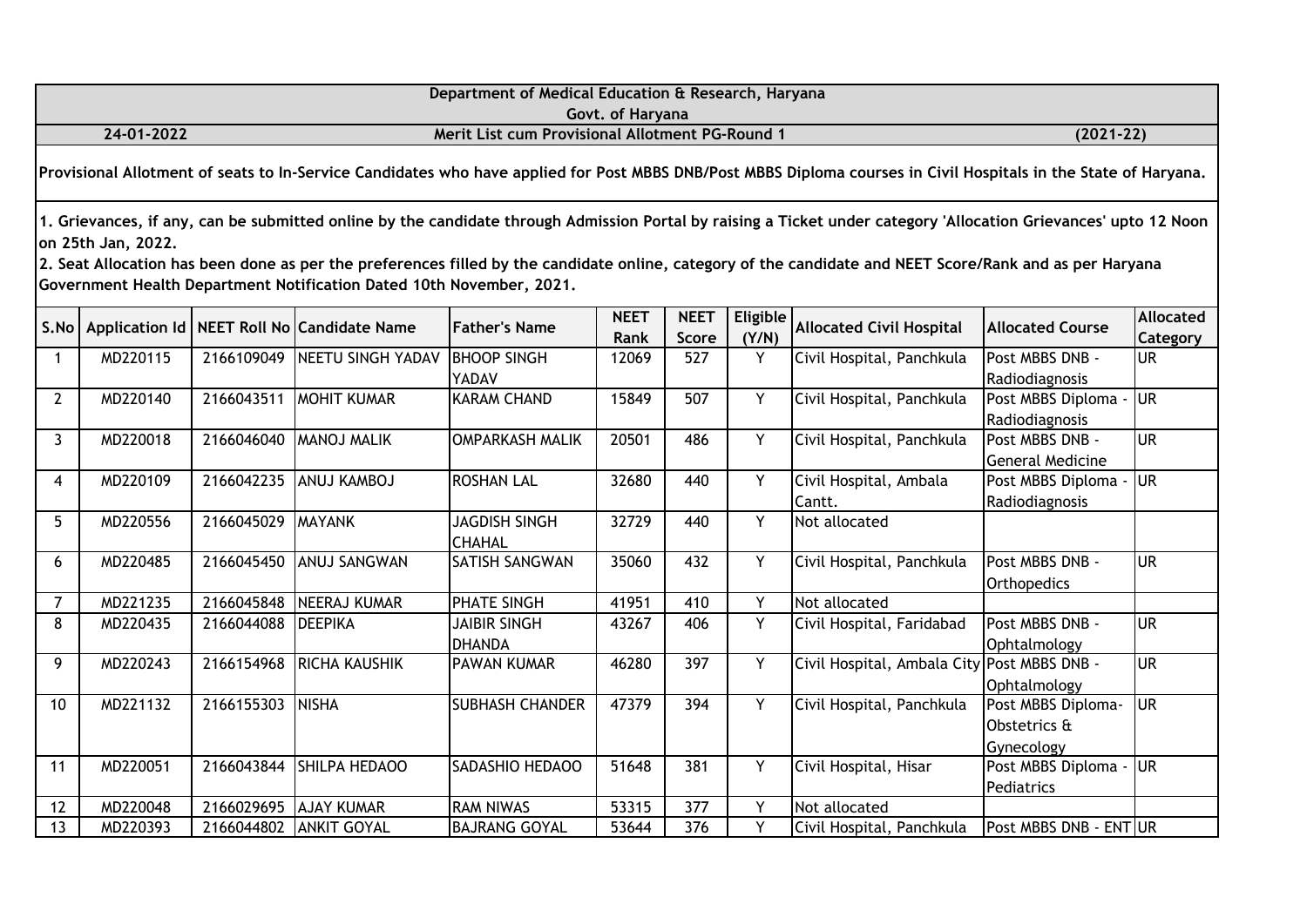|                                                                                                                                                                  |                    |                       |                                                                      |                                                        | Govt. of Haryana    |                      |                   |                                                                                                                                                                                                                                                                                                                              |                                                  |                       |  |  |
|------------------------------------------------------------------------------------------------------------------------------------------------------------------|--------------------|-----------------------|----------------------------------------------------------------------|--------------------------------------------------------|---------------------|----------------------|-------------------|------------------------------------------------------------------------------------------------------------------------------------------------------------------------------------------------------------------------------------------------------------------------------------------------------------------------------|--------------------------------------------------|-----------------------|--|--|
|                                                                                                                                                                  | 24-01-2022         |                       |                                                                      | <b>Merit List cum Provisional Allotment PG-Round 1</b> | $(2021 - 22)$       |                      |                   |                                                                                                                                                                                                                                                                                                                              |                                                  |                       |  |  |
| Provisional Allotment of seats to In-Service Candidates who have applied for Post MBBS DNB/Post MBBS Diploma courses in Civil Hospitals in the State of Haryana. |                    |                       |                                                                      |                                                        |                     |                      |                   |                                                                                                                                                                                                                                                                                                                              |                                                  |                       |  |  |
|                                                                                                                                                                  | on 25th Jan, 2022. |                       | Government Health Department Notification Dated 10th November, 2021. |                                                        |                     |                      |                   | 1. Grievances, if any, can be submitted online by the candidate through Admission Portal by raising a Ticket under category 'Allocation Grievances' upto 12 Noon<br>2. Seat Allocation has been done as per the preferences filled by the candidate online, category of the candidate and NEET Score/Rank and as per Haryana |                                                  |                       |  |  |
|                                                                                                                                                                  |                    |                       | S.No   Application Id   NEET Roll No Candidate Name                  | <b>Father's Name</b>                                   | <b>NEET</b><br>Rank | <b>NEET</b><br>Score | Eligible<br>(Y/N) | <b>Allocated Civil Hospital</b>                                                                                                                                                                                                                                                                                              | <b>Allocated Course</b>                          | Allocated<br>Category |  |  |
| 14                                                                                                                                                               | MD220429           |                       | 2166042540 TARUN KUMAR GOLA                                          | <b>BHAGWAN DAS</b><br><b>GOLA</b>                      | 54645               | 373                  | Y                 | Civil Hospital, Panchkula                                                                                                                                                                                                                                                                                                    | Post MBBS Diploma-<br>TB & Chest Diseases        | BCA                   |  |  |
| 15                                                                                                                                                               | MD220206           |                       | 2166042721 SUDEEP SAINI                                              | <b>MAHENDRA KUMAR</b><br><b>SAINI</b>                  | 60387               | 358                  | Y                 | Civil Hospital, Rewari                                                                                                                                                                                                                                                                                                       | Post MBBS Diploma-<br>TB & Chest Diseases        | lur.                  |  |  |
| 16                                                                                                                                                               | MD220764           |                       | 2166044394 RITTU SAHARAN                                             | RAJENDER SAHARAN                                       | 60542               | 357                  | Y                 | Civil Hospital, Panipat                                                                                                                                                                                                                                                                                                      | Post MBBS Diploma-<br>Obstetrics &<br>Gynecology | <b>UR</b>             |  |  |
| 17                                                                                                                                                               | MD220575           |                       | 2166032772 NAVEEN SANGWAN                                            | <b>SOMVIR SINGH</b><br><b>SANGWAN</b>                  | 61388               | 355                  | Y                 | Civil Hospital,<br>Bahadurgarh                                                                                                                                                                                                                                                                                               | Post MBBS Diploma -<br>Ophtalmology              | <b>JUR</b>            |  |  |
| 18                                                                                                                                                               | MD220286           |                       | 2166045369 ARUNA SAHARAN                                             | <b>PRABHU DAYAL</b><br><b>SAHARAN</b>                  | 61715               | 354                  | Y                 | Civil Hospital, Faridabad                                                                                                                                                                                                                                                                                                    | Post MBBS Diploma-<br>Obstetrics &<br>Gynecology | <b>UR</b>             |  |  |
| 19                                                                                                                                                               | MD221348           | 2166044921 AJAY KUMAR |                                                                      | <b>DHOOP SINGH</b>                                     | 62673               | 351                  | Y                 | Civil Hospital, Hisar                                                                                                                                                                                                                                                                                                        | Post MBBS Diploma-<br><b>ENT</b>                 | lur                   |  |  |
| 20                                                                                                                                                               | MD220142           | 2166045227            | <b>CHAUDHARI ANJALI</b>                                              | <b>JASBIR PUNIA</b>                                    | 67523               | 339                  | $\overline{Y}$    | Not allocated                                                                                                                                                                                                                                                                                                                |                                                  |                       |  |  |
| 21                                                                                                                                                               | MD220030           |                       | 2166155368 ASHISH YADAV                                              | <b>SURESH CHAND</b><br><b>YADAV</b>                    | 68465               | 337                  | Y                 | Not allocated                                                                                                                                                                                                                                                                                                                |                                                  |                       |  |  |
| 22                                                                                                                                                               | MD220237           | 2166042087            | <b>SAACHI SOOD</b>                                                   | <b>HARINDER SOOD</b>                                   | 69872               | 334                  | Y                 | Not allocated                                                                                                                                                                                                                                                                                                                |                                                  |                       |  |  |
| 23                                                                                                                                                               | MD220024           | 2166044446            | <b>HIMANSHU</b>                                                      | <b>RAM CHANDER</b>                                     | 70069               | 333                  | Y                 | Not allocated                                                                                                                                                                                                                                                                                                                |                                                  |                       |  |  |
| 24                                                                                                                                                               | MD221507           | 2166044122            | KULWANT PHOGAT                                                       | KAMAL PHOGAT                                           | 70819               | 331                  | Y                 | Not allocated                                                                                                                                                                                                                                                                                                                |                                                  |                       |  |  |
| 25                                                                                                                                                               | MD221188           |                       | 2166043594 SHAMEEM AHMED<br><b>KHAN</b>                              | MOHAMMED RAMZAN<br><b>KHAN</b>                         | 71031               | 330                  | Y                 | Not allocated                                                                                                                                                                                                                                                                                                                |                                                  |                       |  |  |
| 26                                                                                                                                                               | MD220434           | 2166043715            | POONAM YADAV                                                         | RAJ KUMAR YADAV                                        | 71970               | 328                  | Y                 | Not allocated                                                                                                                                                                                                                                                                                                                |                                                  |                       |  |  |
| 27                                                                                                                                                               | MD220828           |                       | 2166155158 VIJAY ARPAN                                               | <b>RANDHIR SINGH</b>                                   | 72328               | $\overline{327}$     | Y                 | Not allocated                                                                                                                                                                                                                                                                                                                |                                                  |                       |  |  |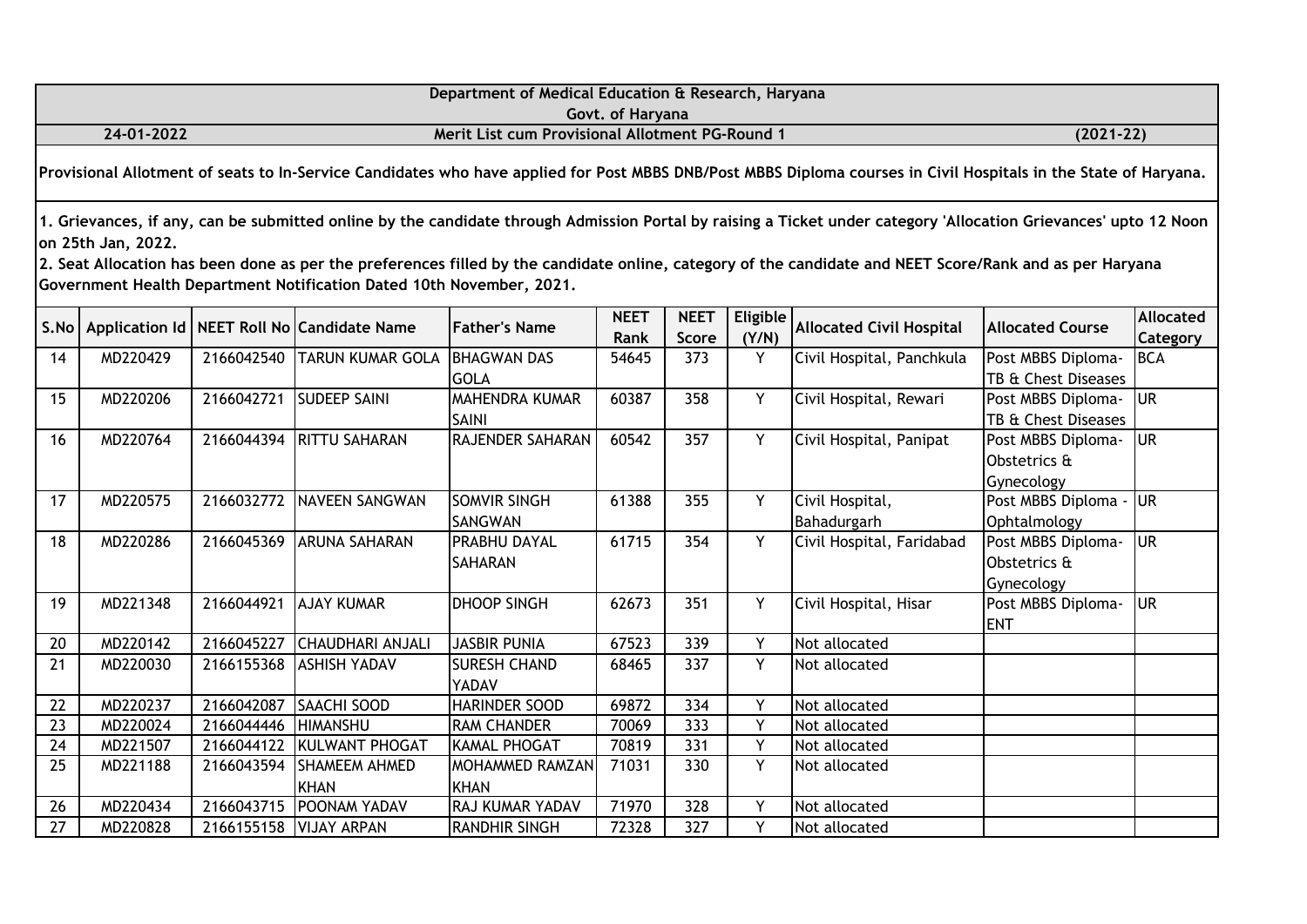| Department of Medical Education & Research, Haryana                                                                                                              |                                                                                                                                                                                                                                                                                                                                                                                                                            |            |                                                 |                                       |                     |                      |                          |                                 |                                           |                                     |  |  |
|------------------------------------------------------------------------------------------------------------------------------------------------------------------|----------------------------------------------------------------------------------------------------------------------------------------------------------------------------------------------------------------------------------------------------------------------------------------------------------------------------------------------------------------------------------------------------------------------------|------------|-------------------------------------------------|---------------------------------------|---------------------|----------------------|--------------------------|---------------------------------|-------------------------------------------|-------------------------------------|--|--|
|                                                                                                                                                                  |                                                                                                                                                                                                                                                                                                                                                                                                                            |            |                                                 |                                       | Govt. of Haryana    |                      |                          |                                 |                                           |                                     |  |  |
|                                                                                                                                                                  | 24-01-2022                                                                                                                                                                                                                                                                                                                                                                                                                 |            | Merit List cum Provisional Allotment PG-Round 1 |                                       |                     |                      |                          | $(2021-22)$                     |                                           |                                     |  |  |
| Provisional Allotment of seats to In-Service Candidates who have applied for Post MBBS DNB/Post MBBS Diploma courses in Civil Hospitals in the State of Haryana. |                                                                                                                                                                                                                                                                                                                                                                                                                            |            |                                                 |                                       |                     |                      |                          |                                 |                                           |                                     |  |  |
|                                                                                                                                                                  | 1. Grievances, if any, can be submitted online by the candidate through Admission Portal by raising a Ticket under category 'Allocation Grievances' upto 12 Noon<br>on 25th Jan, 2022.<br>2. Seat Allocation has been done as per the preferences filled by the candidate online, category of the candidate and NEET Score/Rank and as per Haryana<br>Government Health Department Notification Dated 10th November, 2021. |            |                                                 |                                       |                     |                      |                          |                                 |                                           |                                     |  |  |
| S.No                                                                                                                                                             |                                                                                                                                                                                                                                                                                                                                                                                                                            |            | Application Id   NEET Roll No   Candidate Name  | <b>Father's Name</b>                  | <b>NEET</b><br>Rank | <b>NEET</b><br>Score | <b>Eligible</b><br>(Y/N) | <b>Allocated Civil Hospital</b> | <b>Allocated Course</b>                   | <b>Allocated</b><br><b>Category</b> |  |  |
| 28                                                                                                                                                               | MD220184                                                                                                                                                                                                                                                                                                                                                                                                                   | 2166045976 | <b>MOHIT</b>                                    | <b>B.D.HALDER</b>                     | 72482               | 327                  | Y                        | Civil Hospital, Panchkula       | Post MBBS DNB -<br><b>General Surgery</b> | <b>SC</b>                           |  |  |
| 29                                                                                                                                                               | MD221230                                                                                                                                                                                                                                                                                                                                                                                                                   | 2166045729 | <b>TANVI</b>                                    | YASH PAL SINGH<br><b>SOLANKI</b>      | 72932               | 326                  | Y                        | Not allocated                   |                                           |                                     |  |  |
| 30                                                                                                                                                               | MD220188                                                                                                                                                                                                                                                                                                                                                                                                                   | 2166045593 | <b>VIJAY KUMAR</b>                              | <b>SURAT SINGH</b>                    | 72986               | 326                  | Y                        | Not allocated                   |                                           |                                     |  |  |
| 31                                                                                                                                                               | MD221281                                                                                                                                                                                                                                                                                                                                                                                                                   | 2166045317 | <b>DEEKSHA</b>                                  | <b>JEET SINGH</b><br><b>BALHARA</b>   | 77370               | 315                  | Y                        | Not allocated                   |                                           |                                     |  |  |
| 32                                                                                                                                                               | MD220305                                                                                                                                                                                                                                                                                                                                                                                                                   | 2166107371 | <b>DEEPANKSHI RAWAL</b>                         | <b>RAVINDER KUMAR</b><br><b>RAWAL</b> | 77935               | 314                  | Y                        | Not allocated                   |                                           |                                     |  |  |
| 33                                                                                                                                                               | MD220607                                                                                                                                                                                                                                                                                                                                                                                                                   | 2166111925 | VANDANA YADAV                                   | <b>VIJAYPAL SINGH</b><br>YADAV        | 78646               | 313                  | Y                        | Not allocated                   |                                           |                                     |  |  |
| 34                                                                                                                                                               | MD221455                                                                                                                                                                                                                                                                                                                                                                                                                   | 2166042124 | SAPNA KAMBOJ                                    | <b>MAAN SINGH</b>                     | 78826               | 312                  | Y                        | Not allocated                   |                                           |                                     |  |  |
| 35                                                                                                                                                               | MD220199                                                                                                                                                                                                                                                                                                                                                                                                                   | 2166045662 | <b>SAVITA</b>                                   | <b>UMED SINGH</b>                     | 80054               | 310                  | Y                        | Not allocated                   |                                           |                                     |  |  |
| 36                                                                                                                                                               | MD220898                                                                                                                                                                                                                                                                                                                                                                                                                   | 2166046087 | <b>HINA</b>                                     | <b>SURENDER SINGH</b>                 | 80287               | 309                  | Y                        | Not allocated                   |                                           |                                     |  |  |
| 37                                                                                                                                                               | MD220932                                                                                                                                                                                                                                                                                                                                                                                                                   | 2166029348 | <b>JYOTI</b>                                    | <b>RAJBIR SINGH</b>                   | 80822               | 307                  | Y                        | Not allocated                   |                                           |                                     |  |  |
| 38                                                                                                                                                               | MD221371                                                                                                                                                                                                                                                                                                                                                                                                                   | 2166044839 | <b>AMIT KAMBOJ</b>                              | <b>BHAJAN LAL</b>                     | 81615               | 305                  | Y                        | Not allocated                   |                                           |                                     |  |  |
| 39                                                                                                                                                               | MD220091                                                                                                                                                                                                                                                                                                                                                                                                                   | 2166105260 | <b>VIJAY KUMAR</b>                              | PHOOL CHAND                           | 82322               | 304                  | Y                        | Civil Hospital, Rohtak          | Post MBBS Diploma -<br>Ophtalmology       | <b>SC</b>                           |  |  |
| 40                                                                                                                                                               | MD220947                                                                                                                                                                                                                                                                                                                                                                                                                   | 2166108184 | NIDHI KATOCH                                    | <b>SURINDER KATOCH</b>                | 82663               | 303                  | Y                        | Not allocated                   |                                           |                                     |  |  |
| 41                                                                                                                                                               | MD220502                                                                                                                                                                                                                                                                                                                                                                                                                   | 2166165697 | YOGESH YADAV                                    | <b>SURENDER SINGH</b>                 | 83831               | 300                  | Υ                        | Not allocated                   |                                           |                                     |  |  |
| 42                                                                                                                                                               | MD221409                                                                                                                                                                                                                                                                                                                                                                                                                   | 2166044653 | <b>LOVELEEN VERMA</b>                           | <b>SHER SINGH</b>                     | 84201               | 300                  | Y                        | Not allocated                   |                                           |                                     |  |  |
| 43                                                                                                                                                               | MD220992                                                                                                                                                                                                                                                                                                                                                                                                                   | 2166044093 | <b>AVTAR SINGH</b>                              | <b>JARNAIL SINGH</b>                  | 85097               | 298                  | Y                        | Not allocated                   |                                           |                                     |  |  |
| 44                                                                                                                                                               | MD221189                                                                                                                                                                                                                                                                                                                                                                                                                   | 2166046015 | <b>RAVISH KUMAR</b>                             | <b>KRISHAN KUMAR</b>                  | 85229               | 297                  | Y                        | Not allocated                   |                                           |                                     |  |  |